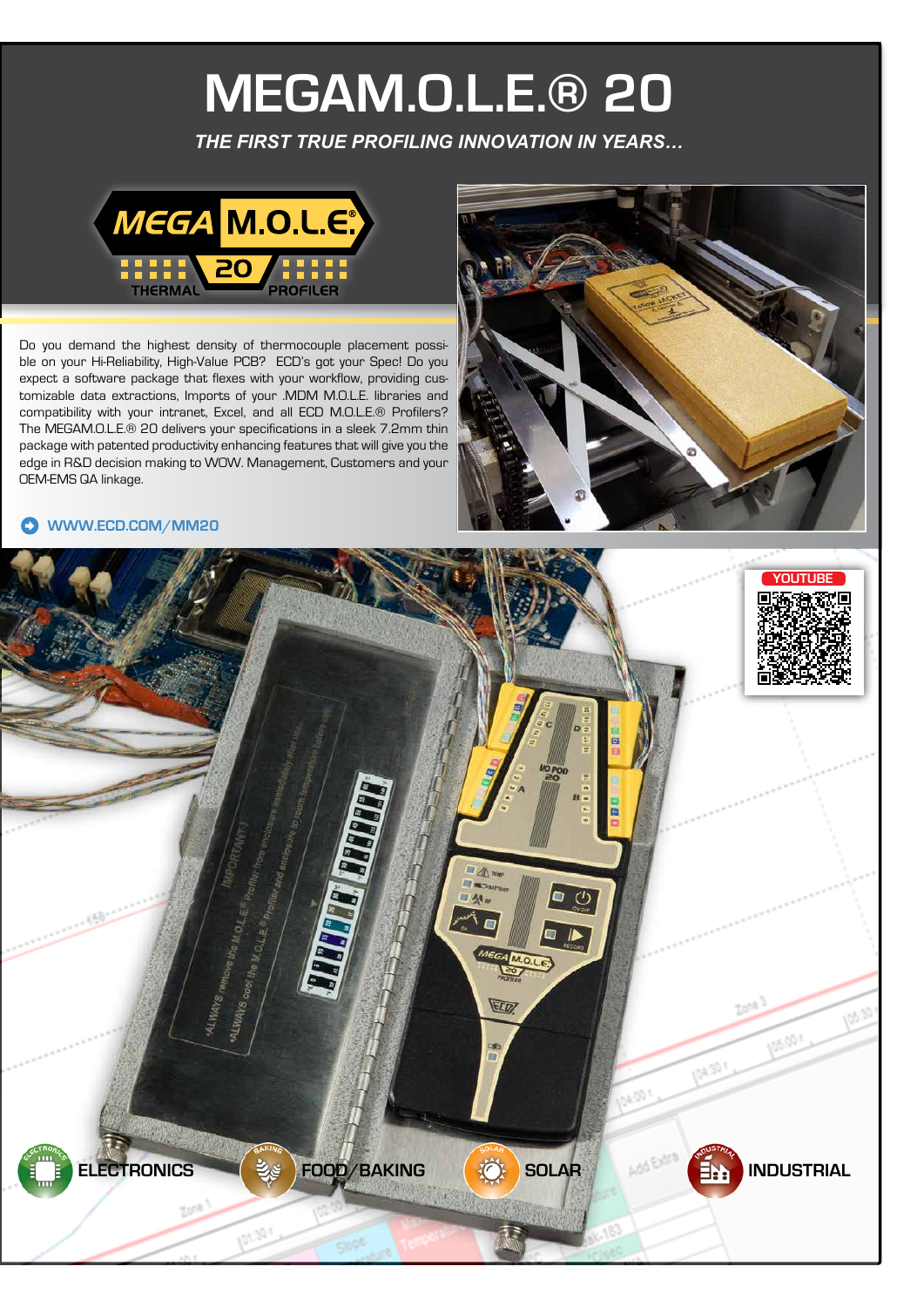# **A New Innovation in Thermal Profiling**

# **SYSTEM INCLUDES (ECD P/N: E47-6342-00):**

- MEGAM.O.L.E.® 20 Thermal Profiler
- MEGAM.O.L.E.® 20 Input/Output Module
- MEGAM.O.L.E.® 20 Rechargeable Power Pack Battery
- Stainless Steel Thermal Barrier
- Yellow Jacket Thermal Barrier Cover
- 4 Sets of 5 Glass Color-Indexed 36-gauge thermocouples
- PC USB 2.0 Cable (Set-up & Download)
- Universal Power Pack Charger
- M.O.L.E.® MAP Software
- Quick Reference Guide
- Carrying Case

*Focused on Quality, Driven by Passion*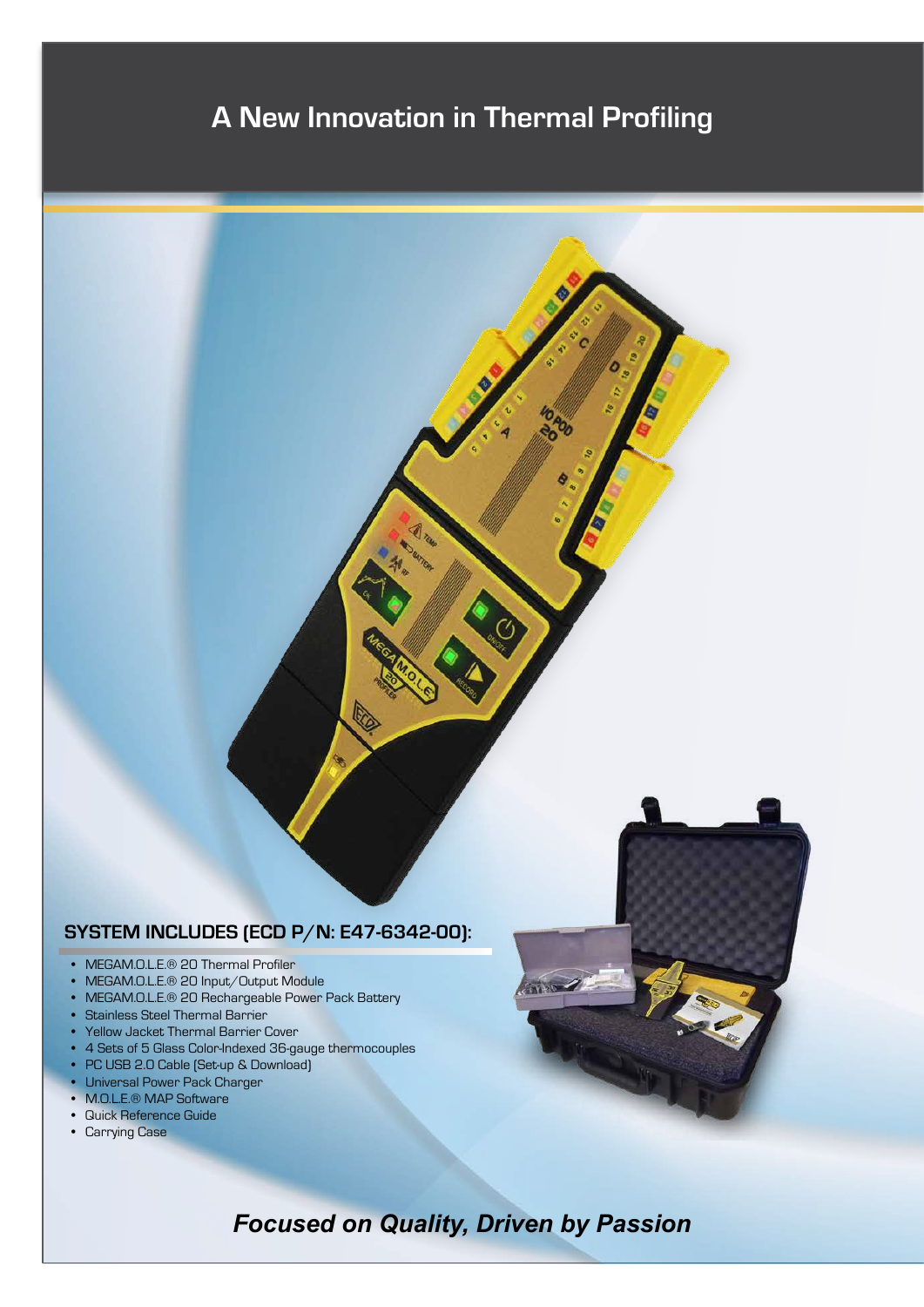